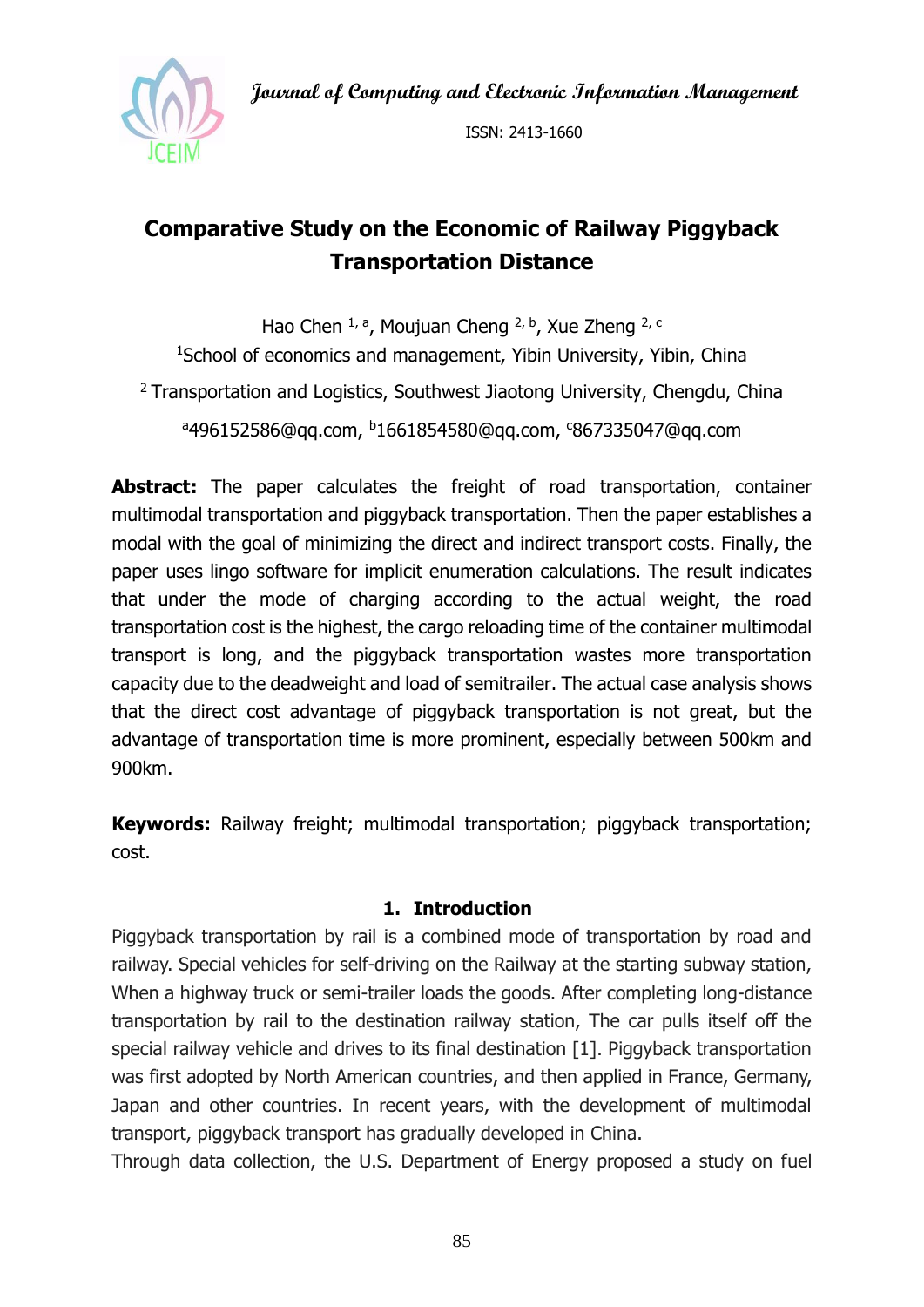consumption, The results show that the fuel efficiency ratio of the piggyback transportation line to the fuel consumption of the truck is about 2:1[2]. Piggyback transportation in Europe began in the late 1960s, At that time, the European railway transport enterprises saw that the vigorous development of American carry on back transport brought good economic benefits [3]. In the 1980s, Germany increased the speed of traditional freight trains to 90km/h, the speed of European freight trains on German railways is higher than 100 km/h, The running speed of piggyback transportation and container train reaches 120 km/h [4]. France, Japan and other countries have also carried out a lot of research on the direction of production and development of new vehicles in view of the characteristics of piggyback transportation. Since 1957, France has manufactured a number of piggyback flatcars with lower floor surface than ordinary flatcars, Japan designed a low-floor flat car for piggyback transportation with floor gauge and rail height of 450mm in 1983 [5-6].

In China although multimodal transport started early, but the research on piggyback transport is relatively late. In October 2014, the State Council issued "The Long-term Plan for Logistics Industry Development (2014-2020) ". It proposes to accelerate the development of multimodal transport and explore the construction of multimodal transport systems such as piggyback transport, water Ro-Ro transport and so on. Piggyback transportation has the advantages of economy, convenience, energy saving, environmental protection, safety and reliability. It is a kind of "door-to-door" transport mode, which has good social and economic benefits. Therefore, China actively carries out research on piggyback transportation in terms of equipment development, railway station yard renovation and cargo attraction [8-10]. But piggyback transport is a new type of multimodal transport, and its competitiveness and acceptance are obviously insufficient. The corresponding laws and regulations and the necessary facilities and equipment need to be matched and improved urgently. At the same time, the economy of piggyback transportation depends largely on the existing railways. However, the surplus capacity of the existing railway network is not balanced, and the characteristics of piggyback transportation determine the inevitable waste of transport capacity. How to rationally organize transportation and allocate resources to give full play to the capacity and economic advantages of piggyback transportation remains to be studied in depth.

## **2. Problem Description and Parameter Design**

According to the relevant documents and regulations of China Railway Corporation on transport prices, the mode of charging for piggyback transportation is mainly determined by transport facilities and equipment. But in fact, other factors that are not easy to quantify, such as the time cost of in-transit transportation and the interference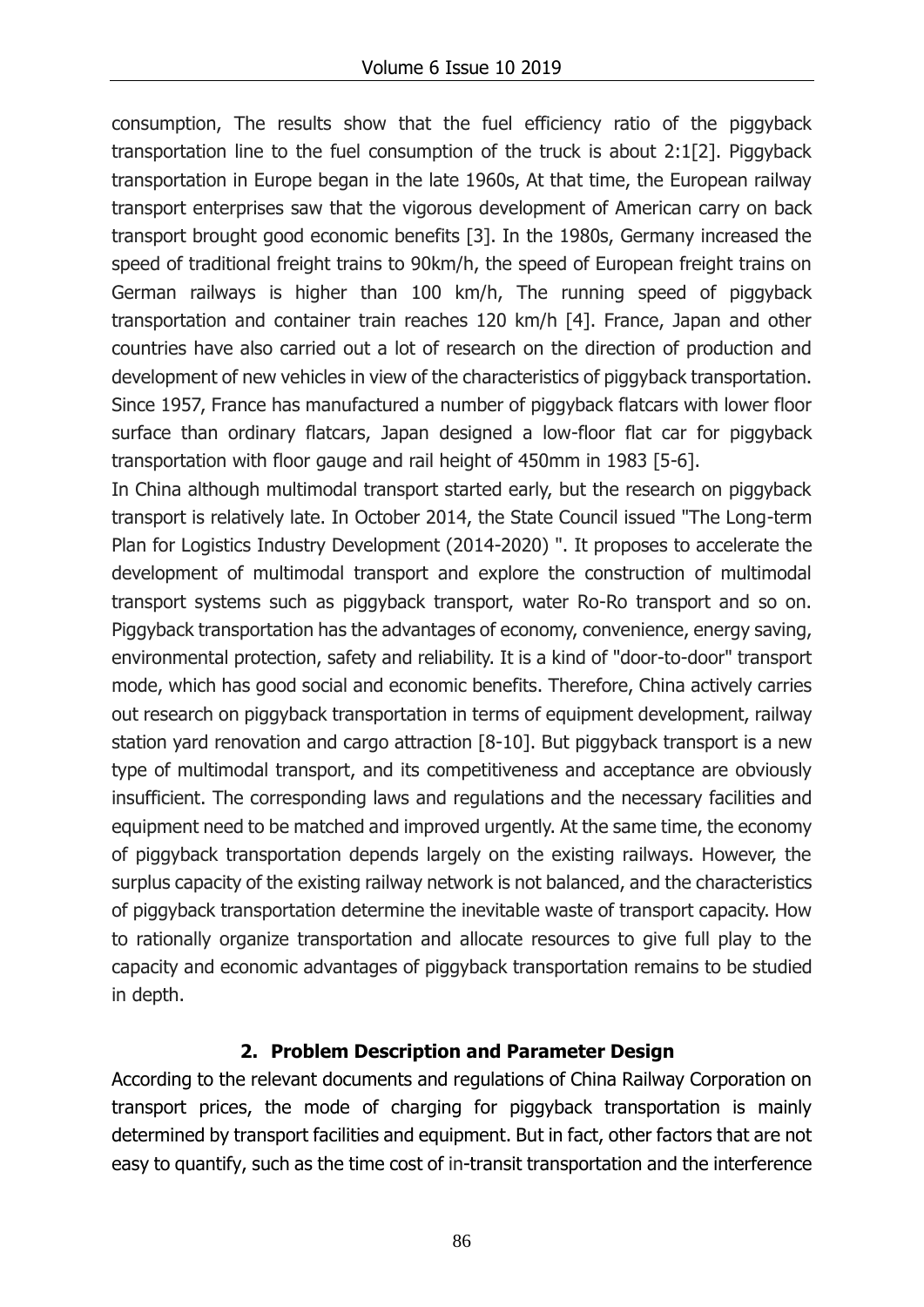to the line, should also be taken into account.

(1) Highway freight cars and special railway vehicles. The current piggyback transportation is loaded by trucks or semi-trailers. Its load is shown in Table 1. The bottom of container-specific vehicles is mostly used in railways. Down as *Gc* ,*G<sup>h</sup>* , The self-weight of highway semi-trailer and the actual weight of goods are expressed respectively,  $H_{r}$ ,  $H_{i}$  Separately Express the maximum allowable loading capacity of road and railway loaders.

| Vehicle type |                      | Maximum permissible total mass(t) |  |  |  |  |
|--------------|----------------------|-----------------------------------|--|--|--|--|
| vans         | Semi-trailer tractor | 26                                |  |  |  |  |
|              | vans                 | 32                                |  |  |  |  |
| trailers     | semitrailer          | 40                                |  |  |  |  |
|              | Other trailers       | 20                                |  |  |  |  |

### Tab.1 Maximum Permissible Total Mass of Vehicles

(2) Line capacity. With the improvement of the time limit of railway transportation and the release of transport capacity, the surplus capacity on the section line is one of the basic conditions for carrying out piggyback transportation. The sum of the original traffic volume of the section must not exceed the passing capacity of the section, which is recorded as  $N_{ij}$  .

(3) Transportation mileage. When carrying on piggyback transportation, the freight rate of the whole truck or semi-trailer should be calculated because of the loading of the whole truck or semi-trailer. According to the tariff table, when the whole vehicle is composed of goods with multiple tariffs, the tariff is calculated according to the highest tariff, down as  $p(p_k)$ ,  $p_k$  means Price Rate Level  $k$  ,  $p_r$  is the unit freight rate of highway transportation.

(4) Transportation time. As the value of modern transport goods is getting higher and higher, the cost of time-efficiency of goods in transit is also increasing. It not only reduces the loading and unloading time  $t_z$  , but also reduces the transportation time and cost on the way,  $v_r$ ,  $v_t$  recorded as transportation speed.

# **3. Comparisons of Transportation Costs**

For a transportation process with  $L = L_A + L_1 + \cdots + L_n + L_B$  section,  $L_A$  and  $L_B$  can only choose road transportation, other sections  $L_i$  can be transported by road or rail. The alternative modes of transport organization are:

①Full road transportation.

②Highway-Railway Container Multimodal Transport. Highway transportation between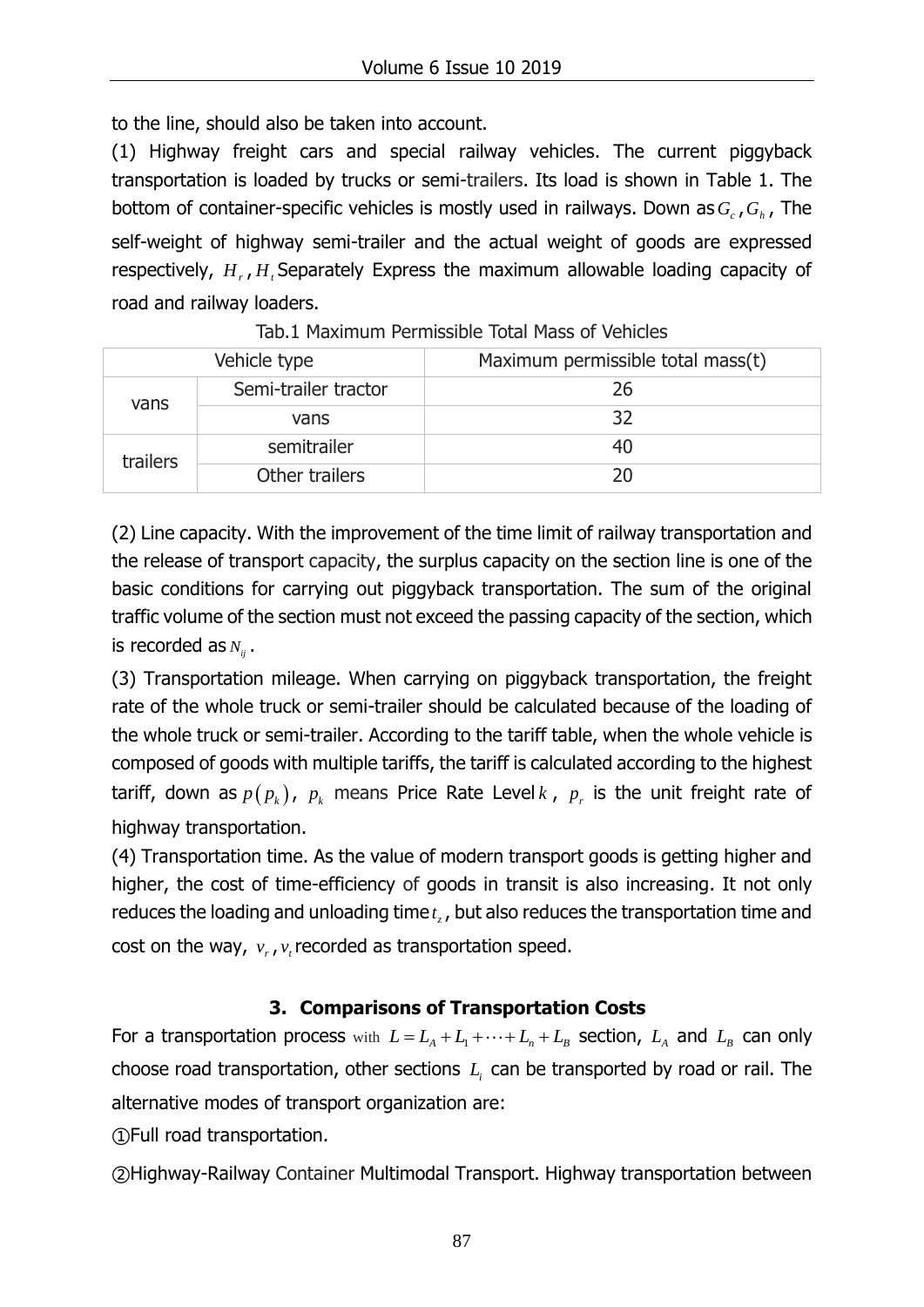and  $L_i$  sections, sections  $L_{i+1}$  to  $L_j$  by railway transportation, sections  $L_{j+1}$  to  $L_{B}$ by highway transportation.

③ Piggyback transportation with the same replacement scheme as ②.

For the three modes, the generalized transportation cost is calculated according to the following parts.

*L<sub>A</sub>* and *I<sub>A</sub>* sections, sections  $I_{\gamma+1}$  to *L<sub>i</sub>* by r<br>
by highway transportation.<br>
3) Piggyback transportation with the same lefor the three modes, the generalized transport<br>
(1) Direct Transport Cost. In the tran (1) Direct Transport Cost. In the transport organization scheme, the cost of freight transportation is complex, whether it is road or railway. In order to simplify the calculation, referring to previous studies, it can be roughly considered that the railway transportation cost is  $p_k$  yuan/ton km. The transportation cost of the road is  $p_{k}$  yuan/ton km. The direct costs of the three types of transport organization models are:

are:  
\n
$$
\text{(d)} \quad F_1 = p_r \cdot \left( \sum l_i \right) \cdot G_h \cdot \text{(e)} \quad F_2 = p_r \cdot \left( \sum_{A}^{i} l_i + \sum_{j+1}^{B} l_i \right) \cdot G_h + \max \left\{ p_k \right\} \cdot \left( \sum_{i+1}^{j} l_i \right) \cdot G_h \cdot \text{(e)} \quad \text{(f)} \quad F_3 = p_r \cdot \left( \sum_{A}^{i} l_i + \sum_{A}^{B} l_i \right) \cdot G_h + \max \left\{ p_k \right\} \cdot \left( \sum_{A}^{i} l_i \right) \cdot (G_h + G_h) \cdot \text{(where } l_i \text{ is the d})
$$

$$
\begin{aligned}\n\text{(D } F_1 &= p_r \cdot \left(\sum l_i\right) \cdot G_h \text{ ; }\n\text{(D } F_2 = p_r \cdot \left(\sum A_i + \sum_{j+1} l_i\right) \cdot G_h + \max\left\{p_k\right\} \cdot \left(\sum_{i+1} l_i\right) \cdot G_h \text{ ;} \\
\text{(3) } F_3 &= p_r \cdot \left(\sum_{A} l_i + \sum_{j+1}^B l_i\right) \cdot G_h + \max\left\{p_k\right\} \cdot \left(\sum_{i+1}^j l_i\right) \cdot (G_h + G_c) \text{ . Where } l_i \text{ is the distance of the}\n\end{aligned}
$$

road segment  $L_i$ , and assuming that any road segment  $i$ , the transportation distance between the road and the railway is the same.

(2) Indirect transportation costs: due to the time value of the goods themselves during transportation. In particular, some key projects have high time and cost per day, so delivery of these transportation products as soon as possible is also a manifestation of

transportation costs. The time costs of the three types of transport organization models  
are:① 
$$
F'_1 = \sum l_i / v_r
$$
; ②  $F'_2 = \left(\sum_{A}^{i} l_i + \sum_{j+1}^{B} l_i\right) / v_r + \sum_{i+1}^{j} l_i / v_t + 2t_z$ ;  
③  $F'_3 = \left(\sum_{A}^{i} l_i + \sum_{j+1}^{B} l_j\right) / v_r + \sum_{i+1}^{j} l_i / v_t + 2t_p$ .

#### 3.1 Objective function

Shipping costs are minimal. That is, the sum of direct costs and indirect costs, but because the units of direct and indirect costs are not uniform, and the multimodal transport station can select more points, it is difficult to calculate directly, and the summation is processed after dimensionless normalization.

$$
\min(X) = f_{\alpha} + f'_{\alpha} \tag{1}
$$

$$
f_{\alpha} = \frac{F_{\alpha} - F_{\min}}{F_{\max} - F_{\min}} , \quad f_{\alpha}' = \frac{F_{\alpha}' - F_{\min}'}{F_{\max}' - F_{\min}'} \tag{2}
$$

Where  $F_{\text{max}}$  and  $F_{\text{min}}$  are the highest and lowest of the direct costs in all scenarios;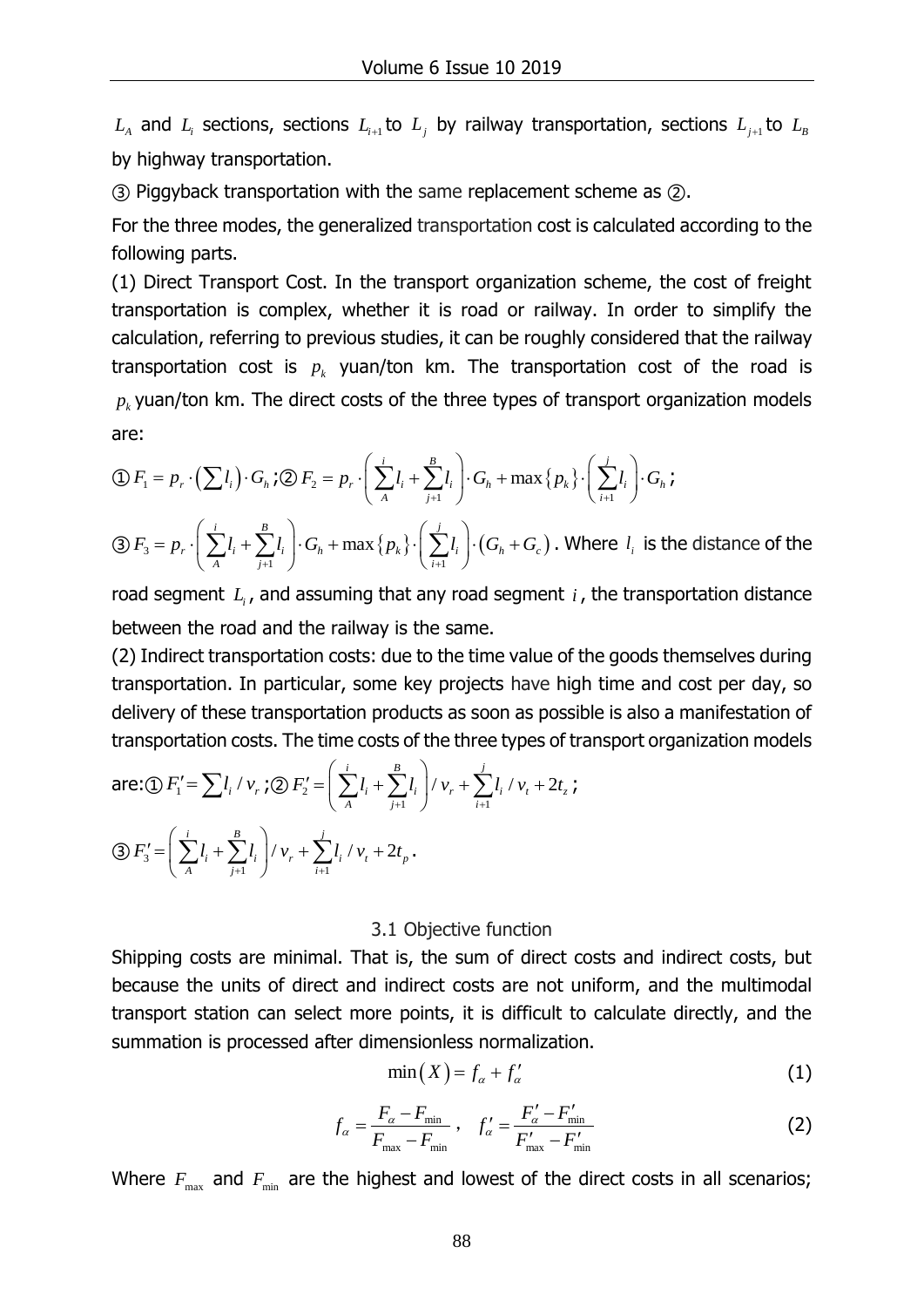$'_{\text{\tiny max}}$  and  $\,F'_{\text{\tiny min}}\,$  are the highest and lowest of the indirect costs in all scenarios.

#### 3.2 Constraint

(1) Piggyback shipping weight constraints. The weight of the cargo does not exceed the maximum allowable load of the road truck or trailer. The total weight of the cargo and semi-trailer does not exceed the maximum allowable load of the railway carrier.

$$
G_h \leq H_r \cdot G_h + G_c \leq H_t \tag{3}
$$

(2) The section of the rail transport section is subject to capacity constraints. The railway transportation section itself has the limit of maximum transportation capacity. After the transportation of the piggyback, the transportation capacity of the section cannot exceed the maximum carrying capacity.

$$
ent\left[f_{ij}/K+1\right]+n_{ij}\n(4)
$$

In the formula:  $_{\text{ent}}$  | is the value rounded up, K is the average number of trains for the train,  $N_{ij}$  is the ability to pass the road  $i \rightarrow j$ ,  $n_{ij}$  is the number of trains in the road  $i \rightarrow j$ .

#### **4. Algorithm design**

Considering the actual situation, multimodal transport generally only takes one road to rail and one rail to highway. This making the model smaller, although the objective function is more complicated, the constraints are simpler. Therefore, the implicit enumeration algorithm can be used for calculation. Specific steps are as follows: Step 1: Design the solution set  $S = (A,1,2,\dots,i,\dots,n,B)$ ,  $A,1,2,\dots,n,B$  are 0-1 variables.

1 means that the site is reloaded, 0 means not changing at this point, and adding constraints:  $\sum_{i}$  = 0or2  $\sum_{i=0}^{B} i = 0$ or2. *A*

*F*<sub>max</sub> and *F*<sub>max</sub> are the highest and lowest of<br>3.2 Con:<br>3.2 Con:<br>3.2 Con:<br>3.2 Con:<br>3.2 Con:<br>3.2 Con:<br>3.2 Con:<br>3.2 Con:<br>3.2 Con:<br>3.2 Con:<br>3.2 Con:<br>3.2 Con:<br>3.2 Con:<br>3.2 Con:<br>3.2 Con:<br>3.2 Con:<br>3.2 Con:<br>3.2 Con:<br>3.2 Con Step 2: There is a solution set  $S^0$ , Satisfy  $A, 1, 2, \dots, n$ , *B* are 0, means full road transport, not changing the railway, At this point the target function value is written as  $X^0$ . Check if the solution set  $S^0$  satisfies the constraint, Check this solution set satisfies the constraint. Split this question into two sub-questions: One is  $S<sup>0</sup>$ , and the another is  $S^1 = (1, 0, \dots, 0, 1)$ . Find the value of the objective function, and check whether the value of the solution set  $S<sup>1</sup>$  satisfies the constraint condition, and decide whether to continue the branch according to the following principles:

(1) When the solution set  $S<sup>k</sup>$  of the branch is a feasible solution, then the branch retains the branch with the smallest target value among all feasible solutions. Remove the big branch of the feasible solution  $X^k$ .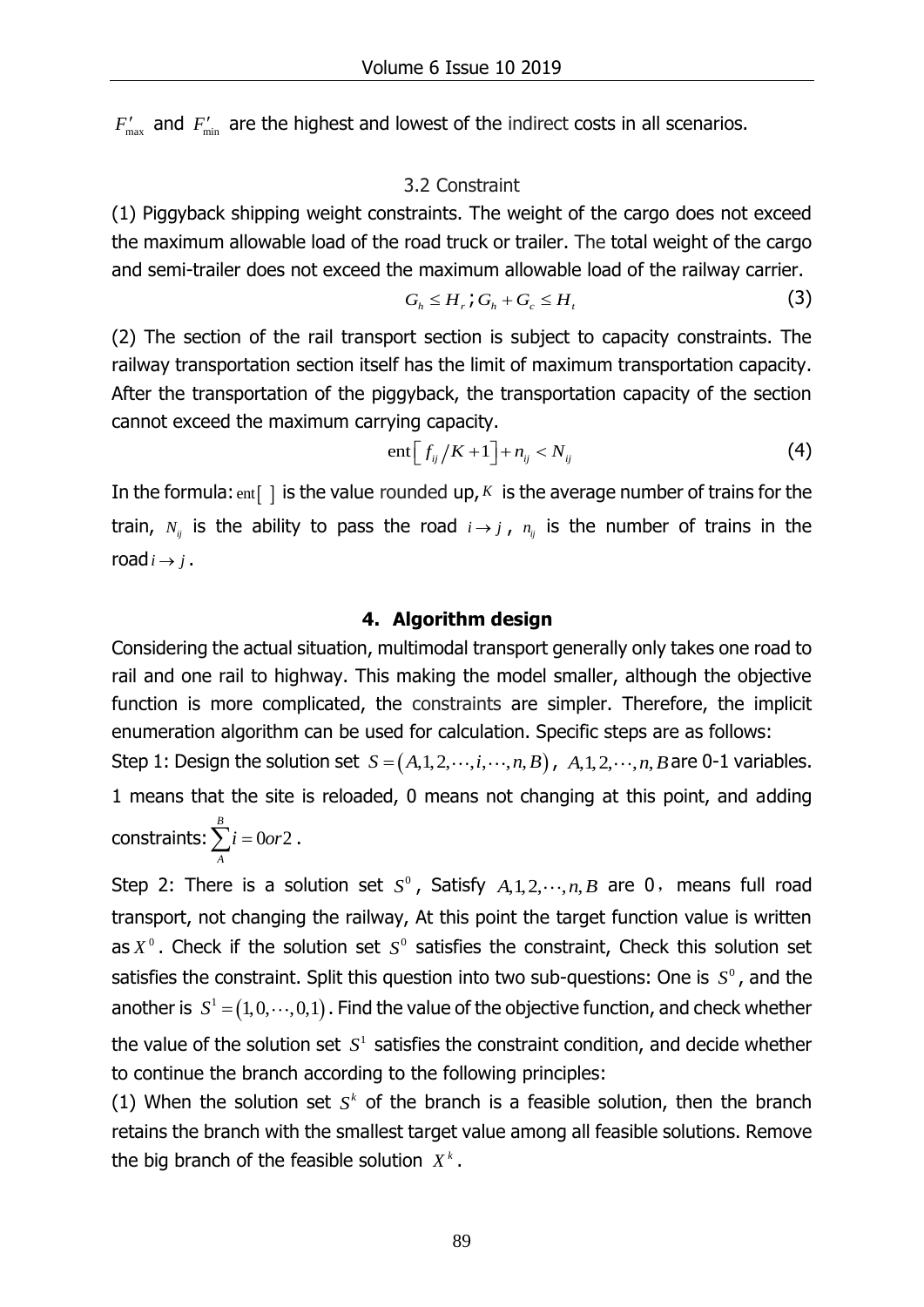(2) Regardless of whether it is a feasible solution, as long as the boundary value of the branch is greater than the retained  $X<sup>k</sup>$  value, the branch stops branching.

(3) When there is a constraint in the branch that is not satisfied, the branch stops, otherwise the branch continues until all branches except the reserved branch have been removed. The feasible solution value at this time is the optimal solution of the objective function.

## **5. Example analysis**

A total of 240t of cargo is transported through the Beijing-Shanghai Railway. The stations at both ends of the railway transport are Beijing East and Shanghai Minhang. The main intermediate stations are Tianjin North, Jinan East and Nanjing West station. The distance between cities is: Beijing East station-Tianjin North station has 160km, Tianjin North station-Jinan East station has 335km, Jinan East station-Nanjing West station has 659km, Nanjing West station-Shanghai Minhang station has 308km, a total of 1462km. The distance from the door to the station is 20km.

The railway transportation cost is calculated based on the actual vehicle weight of the 6-level freight rate. Due to the complicated calculation, it is roughly estimated as  $p_{\mu} \approx 0.22$  yuan/ton km by experience, and  $p_{\mu} \approx 0.29$  yuan/ton km. The speed of road transportation on this line is about 70km/h, and the speed of railway transportation is about 85km/h, Each change time is  $t_z = 1.5h$ ,  $t_p = 0.5h$ . The maximum allowable load  $H_r = 40t$  for semi-trailers, the allowable load  $H_t = 60t$  for railway carriers, and the 10t for semi-trailers  $[9,11]$ . By calculation, the results of selecting the shortest and longest branches in each transport organization are shown in Table 2.

| Organization | Road transport                  |                      | Container<br>multimodal<br>transport |                      | Piggyback transport   |                       |
|--------------|---------------------------------|----------------------|--------------------------------------|----------------------|-----------------------|-----------------------|
|              | <b>Direct</b><br>cost<br>(yuan) | overhead<br>costs(h) | <b>Direct</b><br>cost<br>(yuan)      | overhead<br>costs(h) | Direct cost<br>(yuan) | overhead<br>costs (h) |
| (0,0,0,0,0)  | 104539                          | 21.5                 |                                      |                      |                       |                       |
| (1,0,0,0,1)  |                                 |                      | 79978<br>(min)                       | 20.8                 | 99276                 | $18.8$ (min)          |
| (1,1,0,0,0)  |                                 |                      | 101851                               | $24.1$ (max)         | 107522(max)           | 22.1                  |

Tab.2 Cost of various organization methods

Obtained by Equation 1, when  $S^1 = (1,0,0,0,1)$ , The direct cost of container multimodal transport is 79,978 yuan, and the transportation time is 20.8 hours. The conversion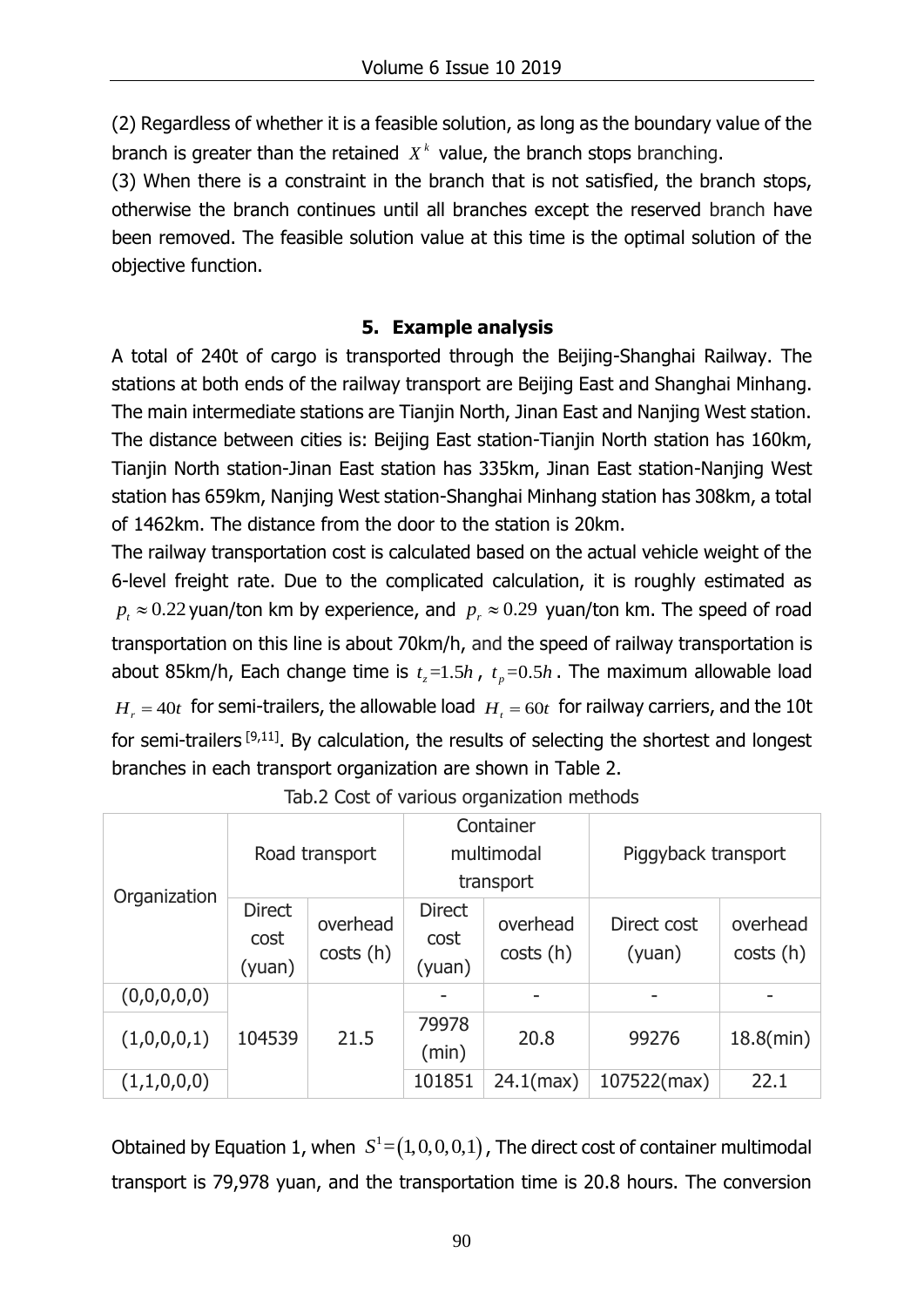objective function is  $\left(X^{1}\right)$  = 0.37 .The direct cost of Piggyback transportation is 99,276 yuan, and the transportation time is 18.8 hours. The conversion objective function is  $(X^2)$  = 0.70 . The direct cost of road transportation is 104,539 yuan, and the transportation time is 21.5 hours. The conversion objective function is  $\left( X^3\right)\!=\!1.39$  . It can be seen that no matter which type of multimodal transport is carried out, it is changed at both ends, and the transportation cost is lower. Adjust the distance of the middle rail transport part, that is the value of *n i l*  $\sum_{i=1}^{n} l_i$ . The results are shown in Table 3.

| Transportation | Road transport                  |                      | Container<br>multimodal transport |                       | Piggyback transport             |                       |
|----------------|---------------------------------|----------------------|-----------------------------------|-----------------------|---------------------------------|-----------------------|
| distance (km)  | <b>Direct</b><br>cost<br>(yuan) | overhead<br>costs(h) | <b>Direct</b><br>cost<br>(yuan)   | overhead<br>costs (h) | <b>Direct</b><br>cost<br>(yuan) | overhead<br>costs (h) |
| 1502           | 104539                          | 21.5                 | 79978                             | 20.8                  | 99276                           | 18.8                  |
| 1040           | 72384                           | 14.9                 | 55584                             | 15.3                  | 68784                           | 13.3                  |
| 840            | 58464                           | 12.0                 | 45024                             | 13.0                  | 55584                           | 11.0                  |
| 640            | 44544                           | 9.1                  | 34464                             | 10.6                  | 42384                           | 8.6                   |
| 440            | 30624                           | 6.3                  | 23904                             | 8.3                   | 29184                           | 6.3                   |
| 240            | 16704                           | 3.4                  | 13344                             | 5.9                   | 15984                           | 3.9                   |

Tab.3 Cost value for different shipping distances

1

*i*

From Table 3, the most advantageous road transport under 240 km, 240km to 440km of road transport and piggyback transport are not much different, between 640km and 1040km, container multimodal transport and piggyback transport show advantages, after more than 1 500km, the advantages of piggyback transport and container multimodal transport are more obvious.

## **6. Conclusion**

Based on the study of the transportation costs of the three transportation organization modes, this paper establishes the model of the direct transportation cost and the indirect cost of multiple loading points. Use Matlab software to solve the problem while adjusting the transport distance and the position of the station. Through the calculation of the model and the comparison of the results, the generalized cost of different transport organization modes under different transport distances is analyzed, and the following conclusions are drawn: (1) Whether it is container multimodal transport or piggyback transport, as much as possible on the railway, the final cost will be lower. (2) Highway transportation costs are the highest. Container interchange has a long time to